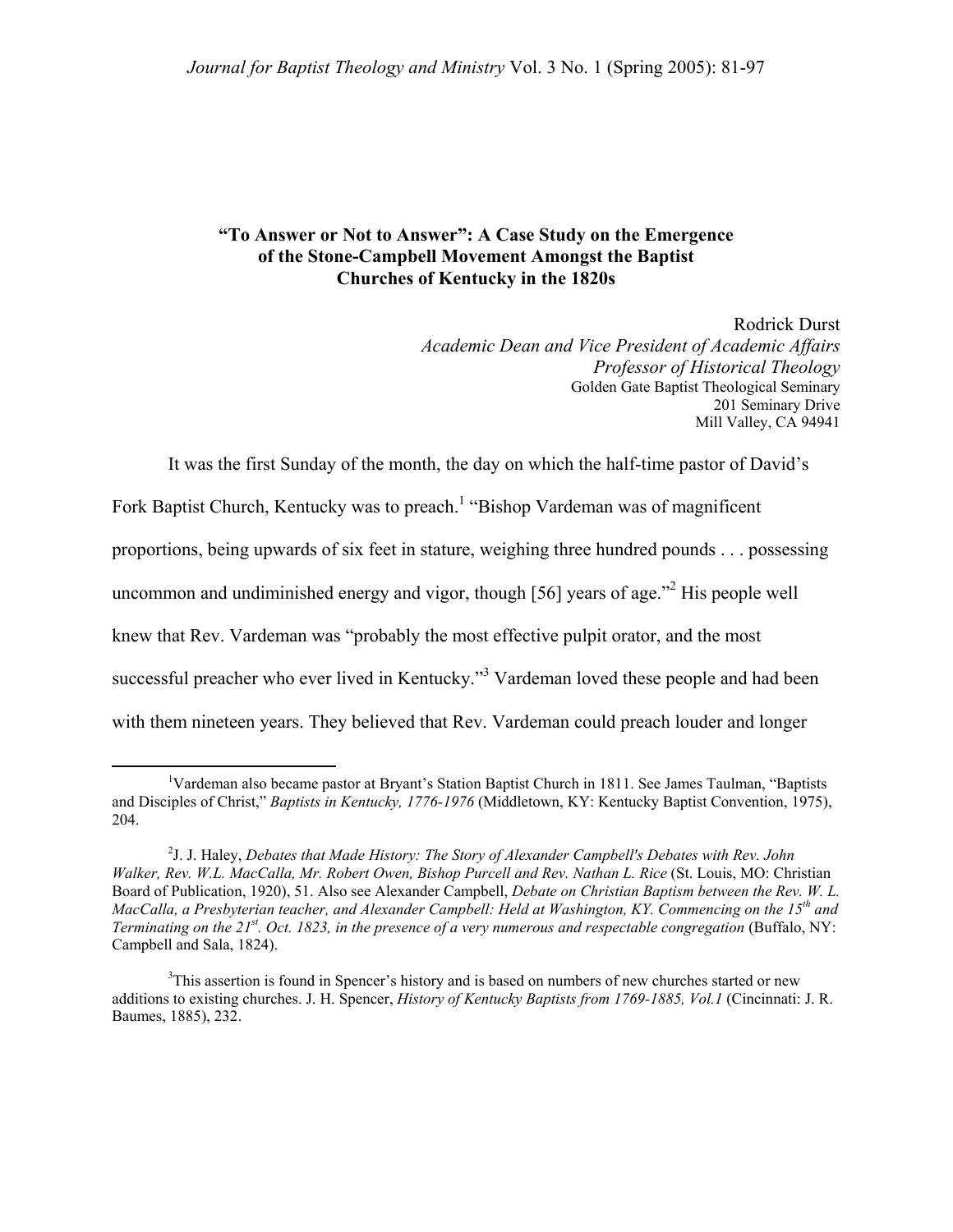without showing signs of tiring than any other preacher in the Tennessee Valley. Humorous and humble, he had declared, "I aim more for the heart than the head."<sup>4</sup>

Now as was his preaching practice, Vardeman had finished the first third of the sermon, that portion he reserved for professing believers.<sup>5</sup> He was turning with urgency to what he did better than perhaps anyone in his generation, exhorting the unprofessed to flee to Christ and avoid the judgment to come. No sooner had he asked, "How shall we be saved if we neglect so great a salvation?" when a tall, none-too-well dressed man slipped through the door and onto a nearby bench. Vardeman recognized him instantly and guessed the reason for the hasty entrance into the meeting. "It's Rev. Racoon John Smith," whispered Lucy Vardeman to her neighbor, "and he's here to cause trouble. He always does." Continuing to preach, Vardeman thought to himself, "Smith will want to know why I turned back to the old Baptist dispensation and he will want to know publicly." As soon as the meeting seemed to pause, Smith rose and interrupted:

"As I desire all things to know what is right, and to do it, I hope that Brother Vardeman will tell me, and this audience, what passage in the Word of God has convinced him that he was wrong. This I beg him to do now, not only for my sake, but for his own good, and that of his people," asserted Smith.<sup>[7](#page-1-3)</sup>

<span id="page-1-2"></span><span id="page-1-1"></span><sup>5</sup>Ibid.

<span id="page-1-3"></span>7 Williams, 312.

<span id="page-1-0"></span> $\frac{1}{4}$ <sup>4</sup>J. H. Perkins and John Mason Peck, "Rev. Jeremiah Vardeman," *Annals of the West*, (Pittsburgh, PA: W.S. Haven, 1856), 354. See also *Forty Years of Pioneer Life: Memoir of John M. Peck*, edited from his journals by Rufus Babcock (Carbondale, ILL: Southern Illinois University Press, 1965), 354. Peck's memoir reads "wrote with care a life of Vardeman for Dr. Sprague's Annals" and that he hoped to turn the work into a full-blown biography.

<sup>6</sup> According to Smith's biographer, Creath "saw great promise in Smith." John Augustus Williams, *Life of Elder John Smith with some account of the Rise and Progress of the Current Reformation* (Cincinnati: R.W. Carroll and Company, 1870*).* See p. 312 for the conversation at Vardeman's church with Smith in fall 1829.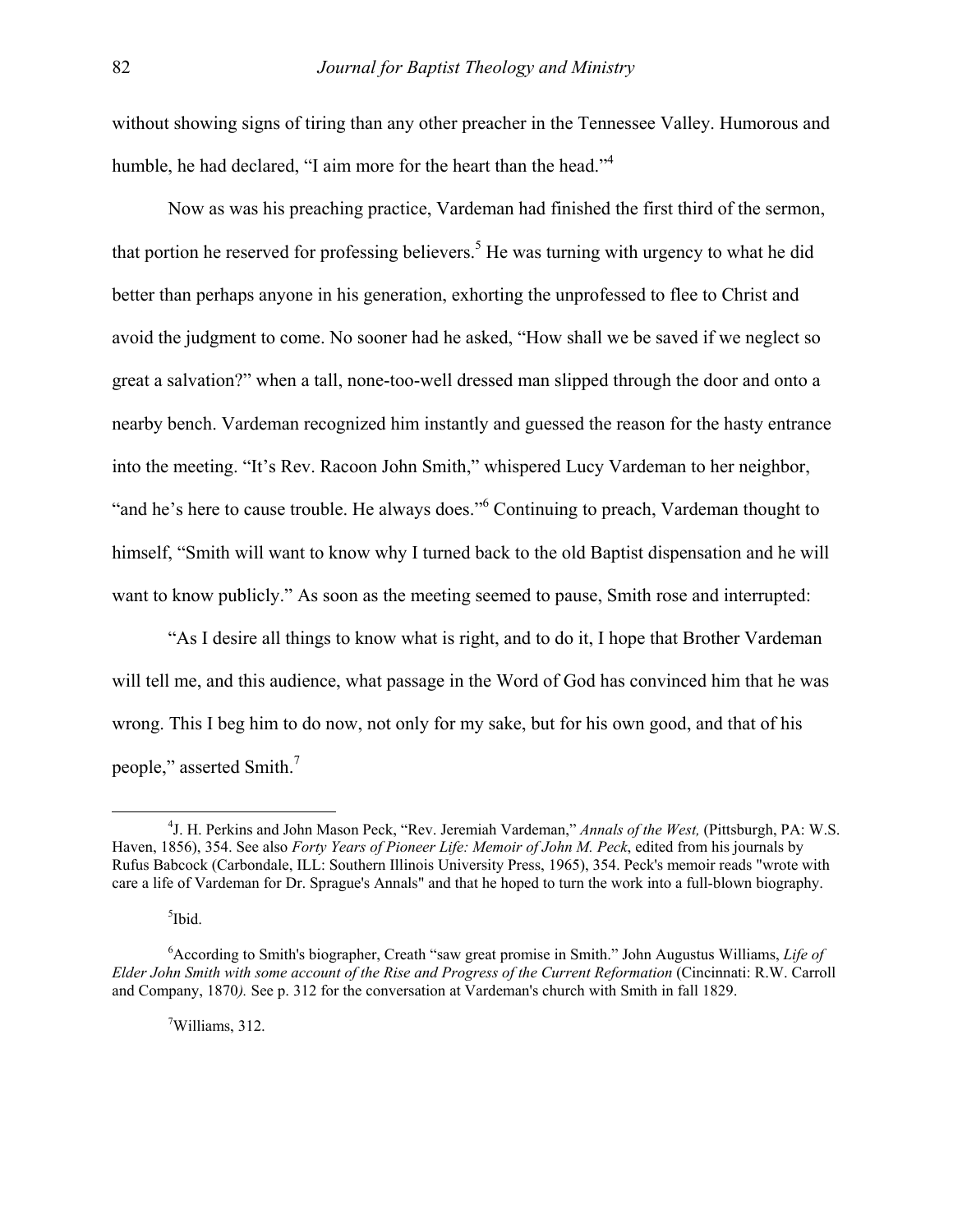Since 1816, a "reformation movement" had been gaining attention and even momentum in Baptist churches in the Blue Grass region of Kentucky and beyond. This rather denominationally-localized movement was on top of the spiritual tsunami of the Cane Ridge Revival commencing in 1801 and continuing to break out through 1828. The "reformers" called for a return to "the ancient gospel" and a rejection of man-made intrusions such as the *Philadelphia Baptist Confession* 1742. The reform cry of "the Bible-only" as the sole authority for faith and practice caught and captured the ear of many Blue Grass Baptists. Vardeman himself had lent public credibility to the movement and particularly its central figure and thinker, Alexander Campbell. Campbell had accepted an invitation to a seven-day public debate on the issue of pedobaptism with the Presbyterian minister at Lexington, William Latta McCalla (1788- 1859). The debate was scheduled for October 15-21, 1823, in the worship house of the Baptist church at Washington, Kentucky. As was custom, each participant selected a moderator. As a member of an associational-recognized Baptist church, Campbell chose the best-known Baptist preacher of the region, Jeremiah Vardeman, as his moderator.<sup>8</sup>

In the eyes of Baptists and many others, Campbell clearly bested his pedobaptist opponent in his use of the Scriptures to defend the Baptist view of believer's baptism. Baptists found a doctrinal champion in the finely educated and sharply articulate Campbell, whose credentials were far superior to those of most of the sparsely educated preachers of their churches.

<span id="page-2-0"></span> $\frac{1}{8}$  ${}^{8}$ Haley, 51. William Vaughn was pastor at the Washington Church. Taulman identifies both Vardeman and Vaughn as Baptist preachers who became involved in the Stone-Campbell movement, but then determined to "Remain Baptists," 203-06. Taulman's taxonomy of the movement's effect on Baptist preachers in Kentucky is helpful: "Baptists Who Remained Baptists" and "Baptists Who Became Campbellites." A closer evaluation might arrange a taxonomy of "Baptists Who Were Early Critics of the Reform Movement," "Baptists Who Became Involved Early in the Movement and Then Returned or Remained Baptist," and then the final category of Taulman, "Baptists Who Became Campbellites." In this latter category, Taulman discusses John Smith first. Ibid, 206-07.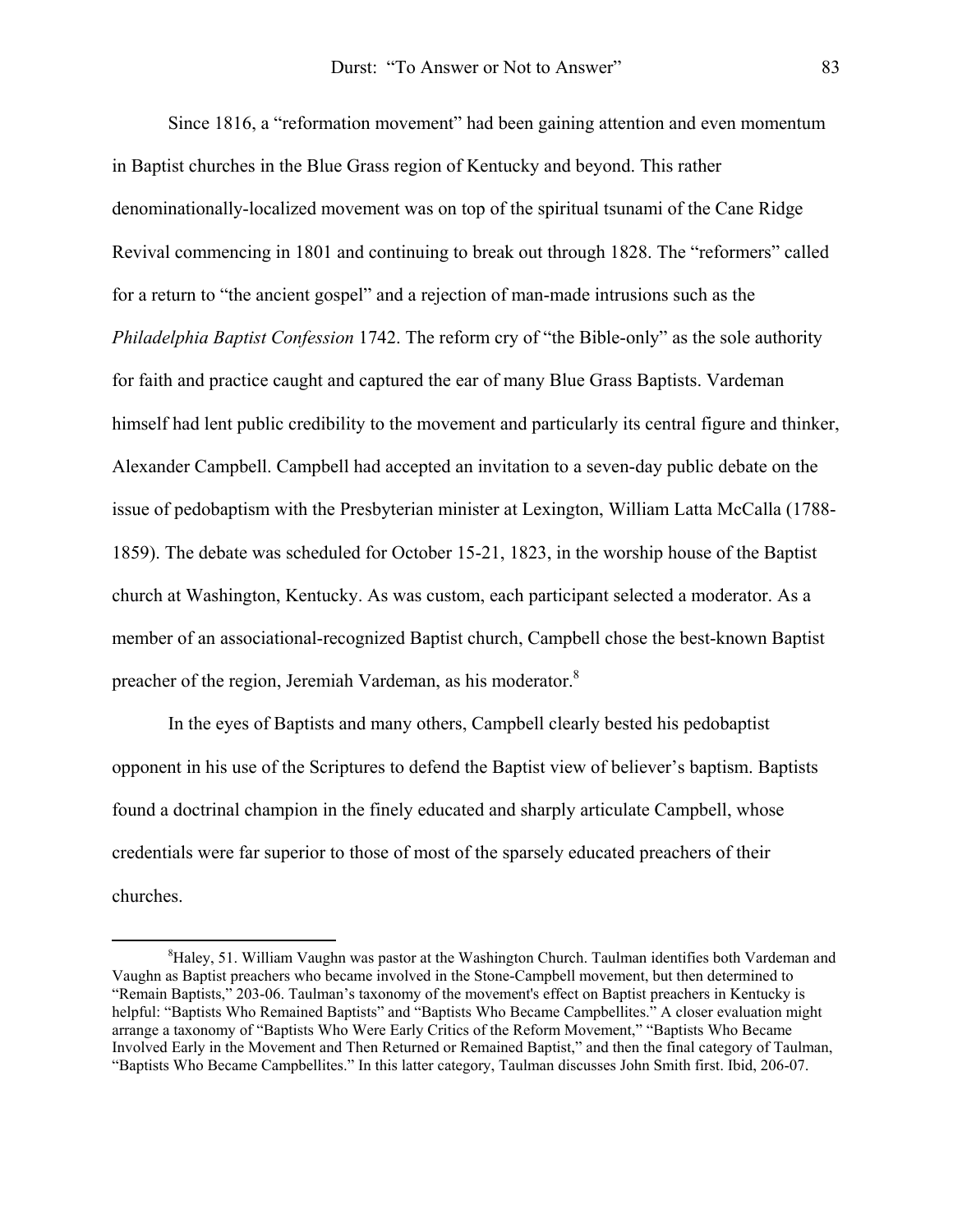Vardeman and others were much impressed with Campbell's interpretation of the Acts 2:38 baptismal text, "Repent and be baptized, everyone of you, for the forgiveness of your sins. And you will receive the gift of the Holy Spirit." With crisp diction, Campbell had argued that, "The blood of Christ, then, *really* cleanses us who believe from all sin . . . . The water of baptism, then, *formally* washes away our sins. Paul's sins were *really pardoned* when he believed, yet he had no solemn pledge of the fact, no *formal* acquittal."[9](#page-3-0)

So taken was Vardeman with his new friend, that he accompanied him to Lexington.

Campbell preached there, and then went on to David's Fork to preach in Vardeman's own pulpit.

The administration of baptism took on new value for Vardeman. As Campbell relaxed in

Vardeman's home in November 1826, Vardeman had declared,

Brother Campbell, I have now incomparably more pleasure in baptizing persons now, than under the old dispensation. I feel that I am now doing them an essential service. The last two persons I immersed, I immersed *for the remission of sins,* and I had more pleasure in doing it than in all the baptisms of my past ministry. I thought there was something in the institution worth the trouble, worth the contending for, . . . really, the old system seemed like fighting for a ceremony.<sup>10</sup>

But by fall 1829, Vardeman had decided against Campbell, the movement and against

immersion for the remission of sins. And John Smith wanted to know why. And the David's Fork

<span id="page-3-0"></span> $\frac{1}{9}$ <sup>9</sup> Errett Gates, *The Early Relation and Separation of Baptists and Disciples,* (Chicago: The Christian Century Company, 1904), 108, 110. About this distinction of *really* and *formally* cleansed, Campbell wrote in retrospect, "In my debate with Mr. McCalla in Kentucky, 1823, on this topic, I contended that it [baptism] was a divine institution designed for putting the legitimate subject of it into actual possession of the remission of sins that to every believing subject it did formally, and in fact, covey to him the forgiveness of sins. It was with much hesitation I presented this view of the subject at the time, because of its perfect novelty. I was then assured of its truth, and, I think, presented sufficient evidence of its certainty." Alexander Campbell, *The Christian Baptist*, vol. V, 121. Campbell also likened this distinction to that of a couple being in love and yet not actually one until wedded. See Alexander Campbell, ed., *The Millennial Harbinger,* 1830, Extra #1, 10.

<span id="page-3-1"></span><sup>10</sup>John Rogers, *The Biography of Elder J.T. Johnson* (Cincinnati: Published for the Author, 1861), 24. Rogers acknowledges that he is quoting *The Millennial Harbinger*, vol. 3, 280. Rogers also relates that Vardeman told of an encounter with a Catholic priest to whom Vardeman had asserted, "Baptist preachers could remit sins, officially, to proper subjects, through baptism, etc.; [but] that Catholic priests, without any warrant, assume to remit sins committed after baptism." Ibid., 24.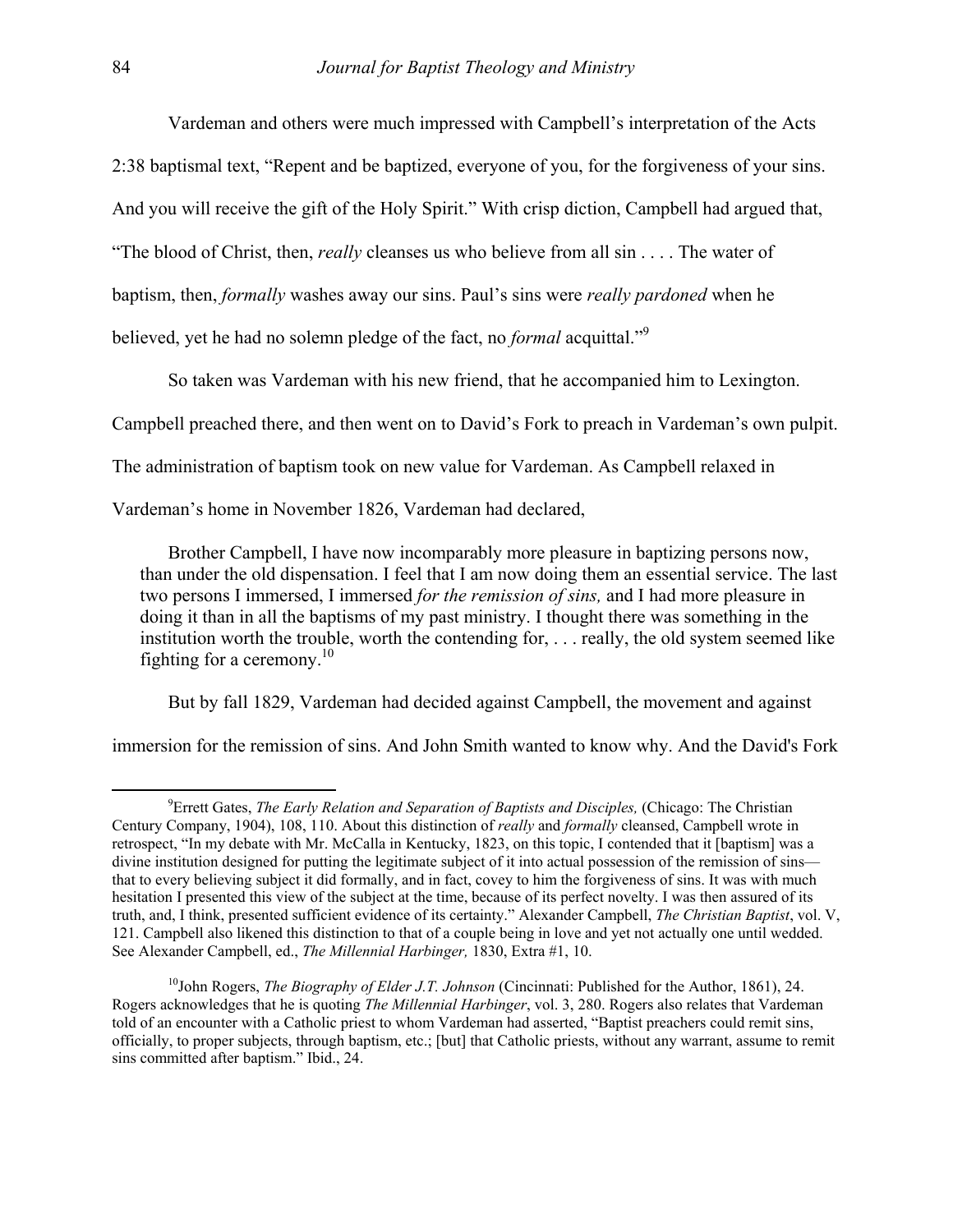congregation were becoming curious as to how he would answer Smith's question, or if he would even answer Smith at all?

"You know my brethren," said Vardeman, in reply, "how much I have always loved Brother Smith, for I have known him to be a good man, and one that wants to stand in the truth of God. But to do what he now desires, would only lead us to controversy, and I do not wish to dispute about doctrinal matters with such a man as he."<sup>[11](#page-4-0)</sup>

Vardeman and Smith had been friends, good friends. When they met at the Cumberland River Baptist Association in July 1810, Vardeman was greatly impressed with Smith's talents and urged him to come north where his talents might be better used. Both had shared the continued revival fruitfulness following the Cane Ridge Camp meeting of 1801 and the preaching of Barton W. Stone. Vardeman may have baptized nearly eight thousand persons in his ministry and Smith had baptized an average of thirty persons a week in his ministry. In 1815, when Smith had lost his two eldest children in a farmhouse fire and then his wife to plague, he found a letter from Jeremiah Vardeman waiting for him at his brother William's house.<sup>12</sup>

We are so sorry to hear of the loss of your beloved Anna and your children Eli and Elvira. The churches of the Elkhorn Association wish in a substantial way to show their sympathy and to encourage your faith. Enclosed find \$55.12 1/2 as their love offering. I urge you to come north to Crab Orchard for the August meeting of Tate's Creek Association.

Upon the spontaneous urging of Vardeman and other friends at that associational meeting, Smith preached and charmed the congregation. Jacob Creath, Sr., the main meeting preacher, affectionately called him a "raccoon" and the name stuck. To capture that success, Vardeman had written with Smith's permission to the four churches that Vardeman had recently vacated to go to the David's Fork church. "Dear Brother Mason [a leading member of the Grassy

<span id="page-4-0"></span> $11$ Ibid.

<span id="page-4-1"></span> $12$ Ibid., 78.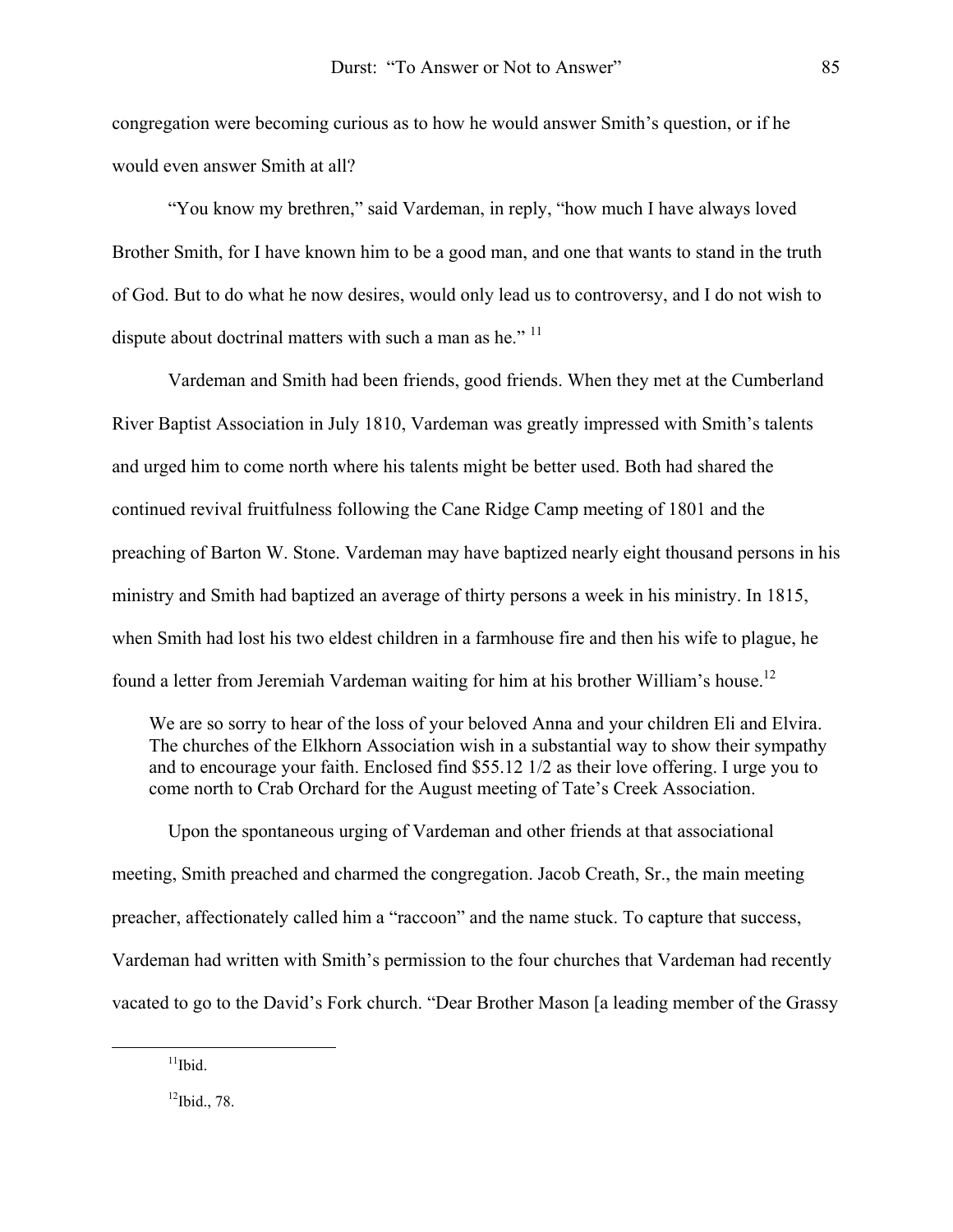Lick church], I have the pleasure to inform you that brother John Smith, from Wayne County may be available for gospel ministry in your region. I think it would be to your spiritual interest to obtain his labors at Grassy Lick and the neighboring churches."[13](#page-5-0) Smith moved north in October 1817 to become pastor of the more Calvinistic church at Lulbegrud, at the more moderate Spencer church and at the two remaining churches in Vardeman's former quarter-time preaching circuit, Grassy Lick and Bethel.<sup>14</sup> Vardeman's action on Smith's behalf was based on more than friendship. Vardeman saw the enormous gifts of extemporaneous communication and humor possessed by Smith.

John Smith had avidly read Alexander Campbell's newsletter, *The Christian Baptist,* when it appeared in 1823 and its account of the MacCalla debate. After spending three days with Alexander Campbell in 1824, Smith's mind became convinced, "I am a Campbellite. The church is for Christians only." He renounced Calvinism openly while preaching at the Spencer church in 1825.<sup>15</sup> When challenged by a zealous Baptist as to how he understood Campbell's comment that "baptism formally cleanses from sins," Smith had retorted, "I have this to say: Mr. Campbell said that when he was a Baptist and had no more sense than the rest of you Baptists."[16](#page-5-3) Smith was a formidable debater and maker of verbal barbs. To his second wife Nancy, he bragged, "I have baptized 600 new believers and I have capsized 1,500 Baptists."[17](#page-5-4) In June 1829, his reform

<span id="page-5-4"></span><sup>17</sup>Frank M. Masters, *A History of Kentucky Baptists* (Louisville: Kentucky Baptist Historical Society, 1953), 214.

<span id="page-5-0"></span> $13$ Ibid., 130-31.

<span id="page-5-1"></span> $14$ Ibid., 133.

<span id="page-5-3"></span><span id="page-5-2"></span> $15$ Williams, 137-55.

 $16$ Haley, 53. A contemporary Kentucky Baptist pastor, William Vaughn asserted that after the publication of *The Christian Baptist* [ten copies were distributed at the fifth session of the MacCalla debate in 1823], "Campbellism now began to assume a definite form. All over Northern and central Kentucky Mr. Campbell had his adherents, and they read as devoutly as any Moslem read his Koran, the Christian Baptist." Thomas M. Vaughn, *Memoirs of Rev. Wm. Vaughn, D.D.* (Louisville: Caperton and Cates, 1878), 161-63.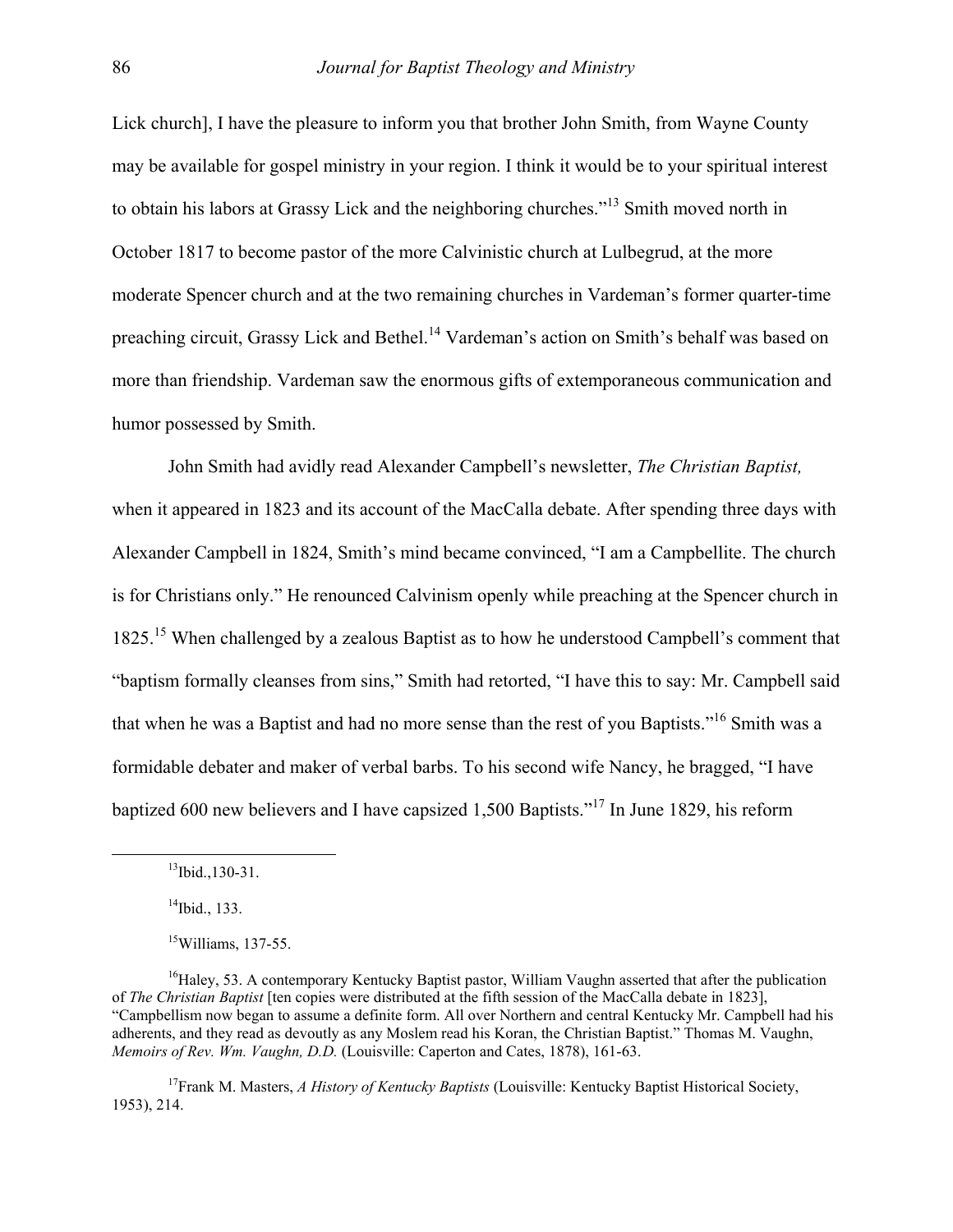message split the church at Grassy Lick with 124 members following Smith to establish a Christian Church half way between Mt. Sterling and Grassy Lick.<sup>18</sup> More than any other preacher of the reformed movement, Smith was significantly responsible for many of the 9,580 members lost from Baptist churches between 1829 and 1832.[19](#page-6-1) 

What Brother Vardeman has said only makes it more imperative on him to give me the reason which led him to abandon us. He says *I love the truth;* he must know, then, that whatever passage of scripture condemns me, I will as an honest lover of truth, accept with all my heart. He says *he loves me;* how then can he bear to see me in the wrong, and not enlighten me? Besides, he has a promise that as he turns a brother from the error of his way, will save a soul from death, and hide a multitude of  $sins$ <sup>[20](#page-6-2)</sup>

After having witnessed the cries and struggles of an unwilling infant at its baptism by a Methodist minister, the powerfully muscled Smith had dragged that same minister into the waters of a creek as if to immerse him. "You think, sir, that it is all right to baptize others by violence, when you have the physical power to do it; but when you yourself are made the unwilling subject, you say it is wrong."<sup>21</sup> Vardeman worried that Smith might get a grip on him or his church and drag them down into controversy. "Should I answer Smith in front of my church people or not?" pondered Vardeman.

The dilemma of Jeremiah Vardeman and the David's Fork Baptist Church was but a microcosm of what was being experienced in Baptist churches and associations throughout the Tennessee Valley between 1826 and 1832. From a careful study of church discipline amongst Kentucky Baptists, 1781-1860, Edward Humphrey concluded that, "No other single cause ever

<span id="page-6-0"></span> <sup>18</sup>Williams, 233.

<span id="page-6-1"></span> $19$ Taulman, 222.

<span id="page-6-2"></span> $20$ Williams, 313.

<span id="page-6-3"></span> $^{21}$ Ibid., 234-35.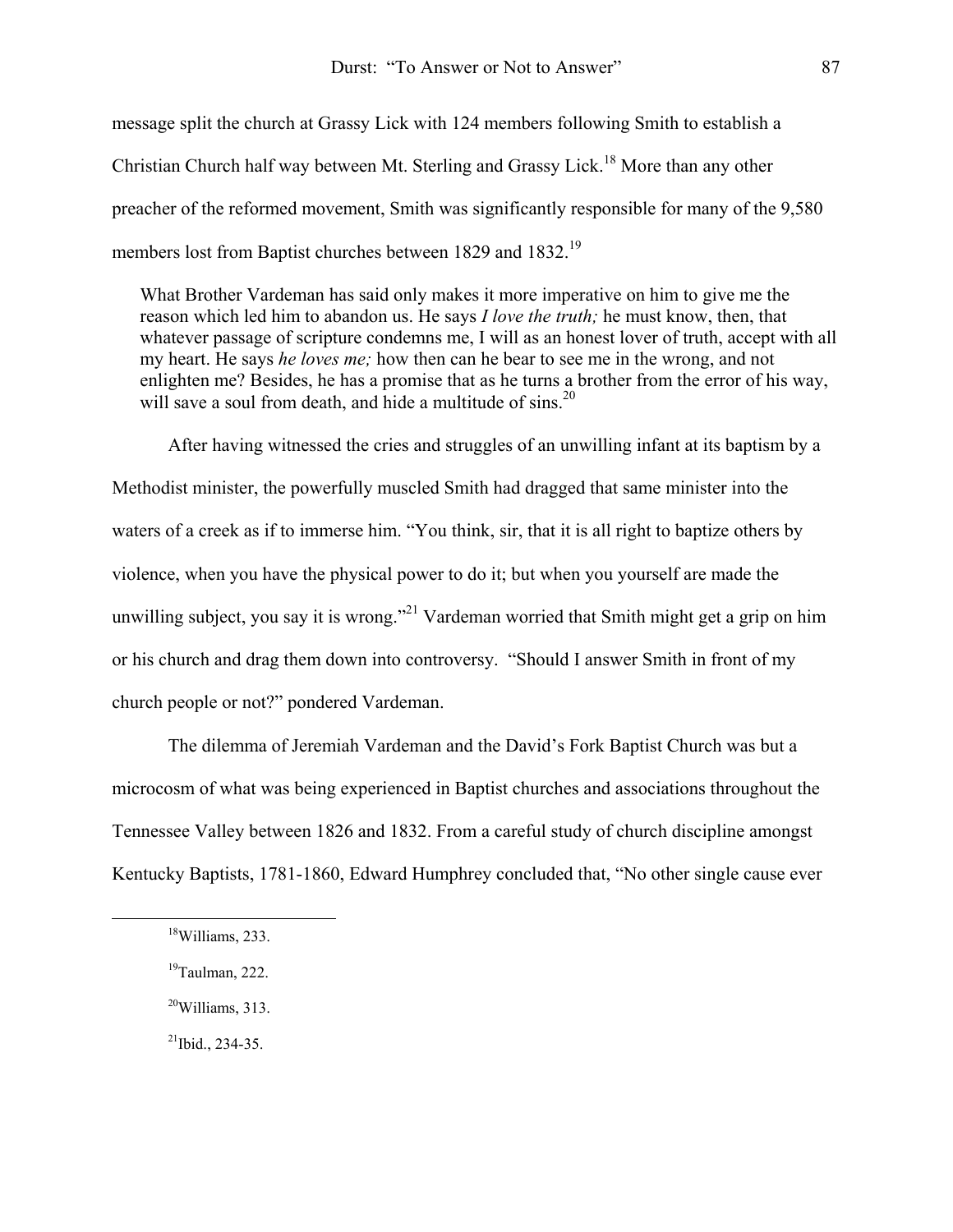affected the fellowship of the Baptist churches so deeply as Campbellism." [22 W](#page-7-0)hat Baptists view as a doctrinal schism of high consequence, Robert T. Handy categorizes as the emergence, under Campbell's leadership, of the Disciples of Christ, "to become the largest indigenous evangelical Protestant body in America in the nineteenth century.<sup>223</sup> Handy correlates Campbell's 1830 renaming *The Christian Baptist* as *The Millennial Harbinger*, with Campbell's "flock . . . rapidly moving in an autonomous direction."[24](#page-7-2) Handy identifies the Disciples movement as indigenous since it emerges as a self-identified tradition on American soil. From the perspective of Baptist polity and ministry, several aspects of this schism/indigenous emergence event need to be analyzed for understanding and learning from the events and their context.

# **Emergence of Indigenous Movements Vary in Form from the Contextualized to the Heretical**

Baptists will want to categorize carefully any new movement in their midst. Some movements such as the "seeker-sensitive church" or the "simple or cell church" movements may appear so new as to be heretical. However, a more thoughtful examination reveals that they are in fact appropriate versions, biblically-derived and Baptistically-consistent forms of church polity. On the other hand, some emergent doctrinal and/or governance forms may so vary from Baptist doctrine as to preclude the reality of the saving transformation that God brings through grace and the cross of Christ. Such forms must be clearly marked as heretical. The emergence of the Disciples under Campbell and the Christian Churches under Barton Stone did proclaim a

Theological Seminary, 1959), 239.

<span id="page-7-1"></span><span id="page-7-0"></span>22James Edward Humphrey, *Baptist Discipline in Kentucky, 1781-1860* (Th.D. Thesis: Southern Baptist

<span id="page-7-2"></span><sup>&</sup>lt;sup>23</sup>Robert T. Handy, *A Christian America: Protestant Hopes and Historical Realities*,  $2<sup>nd</sup>$  ed. enlarged (NY: Oxford, 1984), 31.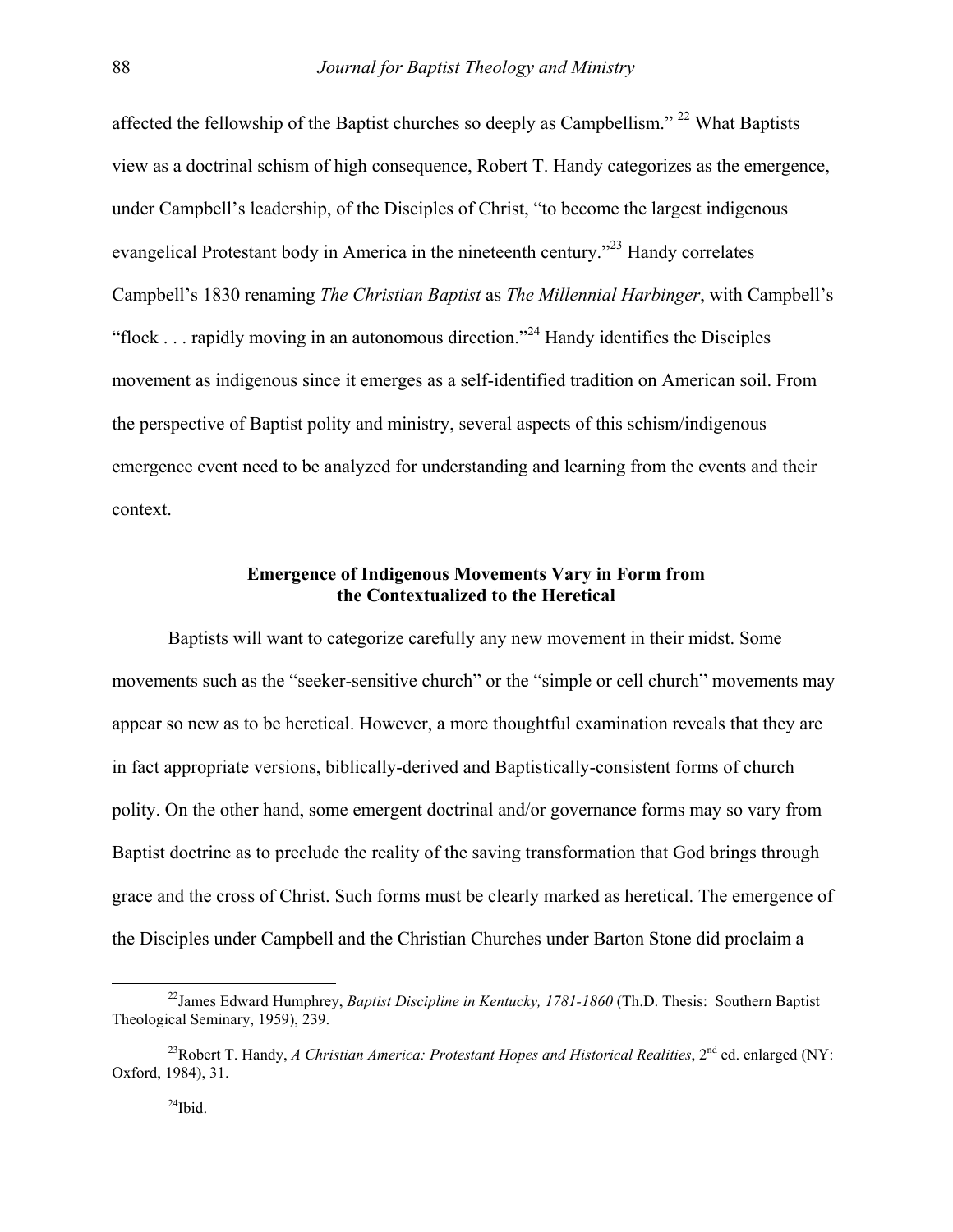variant salvation order or narrative: 1) faith, 2) repentance, 3) baptism, 4) remission of sins, 5) gift of the Holy Spirit, and 6) eternal life.<sup>25</sup> This order was presented as literally Scriptural and as the most "ancient order" based on the Apostle Peter's Acts 2:38 sermon on the day of Pentecost. Certainly, Baptists order their understanding of salvation in a manner in which baptism is neither *essential* nor *instrumental* to salvation. Believer's baptism by immersion means for Baptists that salvation precedes baptism rather than coincides with immersion. What Baptists will want to examine carefully is whether or not such an "innovative order" [Campbell's own description] is too innovative to be the vehicle of God's saving work in Christ. In other words is it that heretic or merely schismatic? I would conclude that it is not so heretical as to prevent saving experience, but neither is it near enough to the Baptist understanding of soteriology to be welcomed effectively within a Baptist fellowship. It is schismatic. My point here is that during revival or awakening periods, extra caution needs to be taken to identify the doctrinal placement of new movements. All that moves or is emergent is not heretical. However, where vitality abounds, virality is never far away.

#### **Revival and Church Planting Movements Bring** *Vitality and Virality*

It was easy to get saved in the Blue Grass region of Kentucky in the 1820s. Alexander Campbell himself published the astonishing baptismal numbers accumulated rapidly by Vardeman and Smith alone between 1827 and 1829:

Bishop Jeremiah Vardeman arrived in Cincinnati the Friday before the  $4<sup>th</sup>$  Lord's day in June and immediately after his arrival began to call upon citizens to "*reform and believe the gospel!*" . . . in three weeks 118 baptized . . . . Bishop John Smith of Montgomery county, Ky., who labors abundantly in the proclamation of the ancient gospel, has immersed . . . in a

<span id="page-8-0"></span> $25$ Masters, 213. Here Walter Scott, the prominent Campbellite missionary of the period, is quoted as setting this order forth as "restoring the ancient order of the gospel."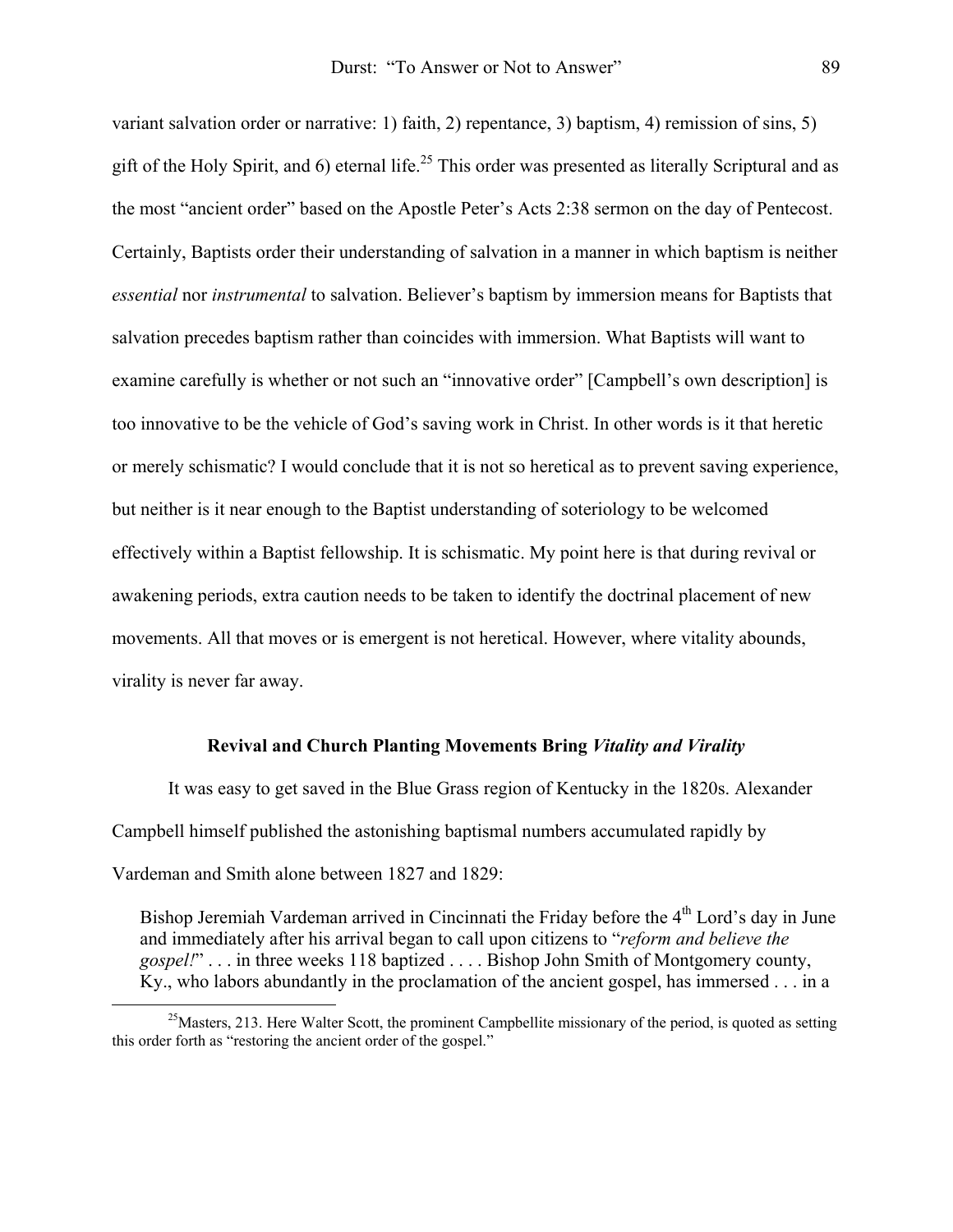little more than 5 months, . . . 603 persons "into the name of the Lord Jesus for the remission of sins." $26$ 

About this awakening movement, John Smith's biographer writes, "In the close of the year 1827, and extending through the year 1828, there was an immense religious excitement, resulting in numerous additions to various bodies, but especially to the Baptist and Christian congregations."<sup>27</sup> Humphrey reports that as many as  $15,000$  persons were added these congregations in those years.[28 I](#page-9-2)n 1990, Paul Conkin describes this period in the development of church expression in America in his book, *Cane Ridge- America's Pentecost*. [29](#page-9-3) Note his phrase *America's Pentecost.* Harold Bloom analyzes this same period with a similar assessment. He values this period as holding "the joint prospect of Democraticization and Re-Christianization of America.<sup>30</sup> Bloom asserts that American religion is the product of a period beginning not in 1492 or in 1607, but at the Cane Ridge revival in Kentucky in 1801! This period and place was one of incredible spiritual vitality. However, I would also assert that there is a correlation between the vitality and the virality of spiritual and church planting movements. By *virality*, I mean the capacity for new forms (reforms, malfroms and deforms) to arise, which are not faithful with existing nor perhaps affirming of existing forms and polities. The arising of the

<span id="page-9-2"></span> $28$ Ibid.

<span id="page-9-0"></span> <sup>26</sup>Alexander Campbell, *The Christian Baptist, AC ed. vol. V, 1827-1828* (Brooke City, VA: Bethany; reprint Nashville: Gospel Advocate Company, 1955), 50-51. In a letter printed in the *The Christian Baptist,* vol. VII, 1829 (Nashville: Gospel Advocate Company, 1956) dated from Mt. Sterling, KY., April 19, 1828 p. 258 John Smith immersed 79 people between the Grassy Lick and the Mt. Sterling churches in 8 days . . . "amongst which are some of our respectable citizens of the highest standing in civil society, particularly one our most distinguished lawyers."

<span id="page-9-1"></span> $27$ Williams, 25.

<span id="page-9-4"></span><span id="page-9-3"></span><sup>29</sup>Paul K. Conkin, *Cane Ridge- America's Pentecost* (Madison, WIS: University of Wisconsin Press, 1990.

<sup>&</sup>lt;sup>30</sup>Harold Bloom, *The American Religion: The Emergence of the Post-Christian Nation* (New York: Simon and Schuster, 1992), 33.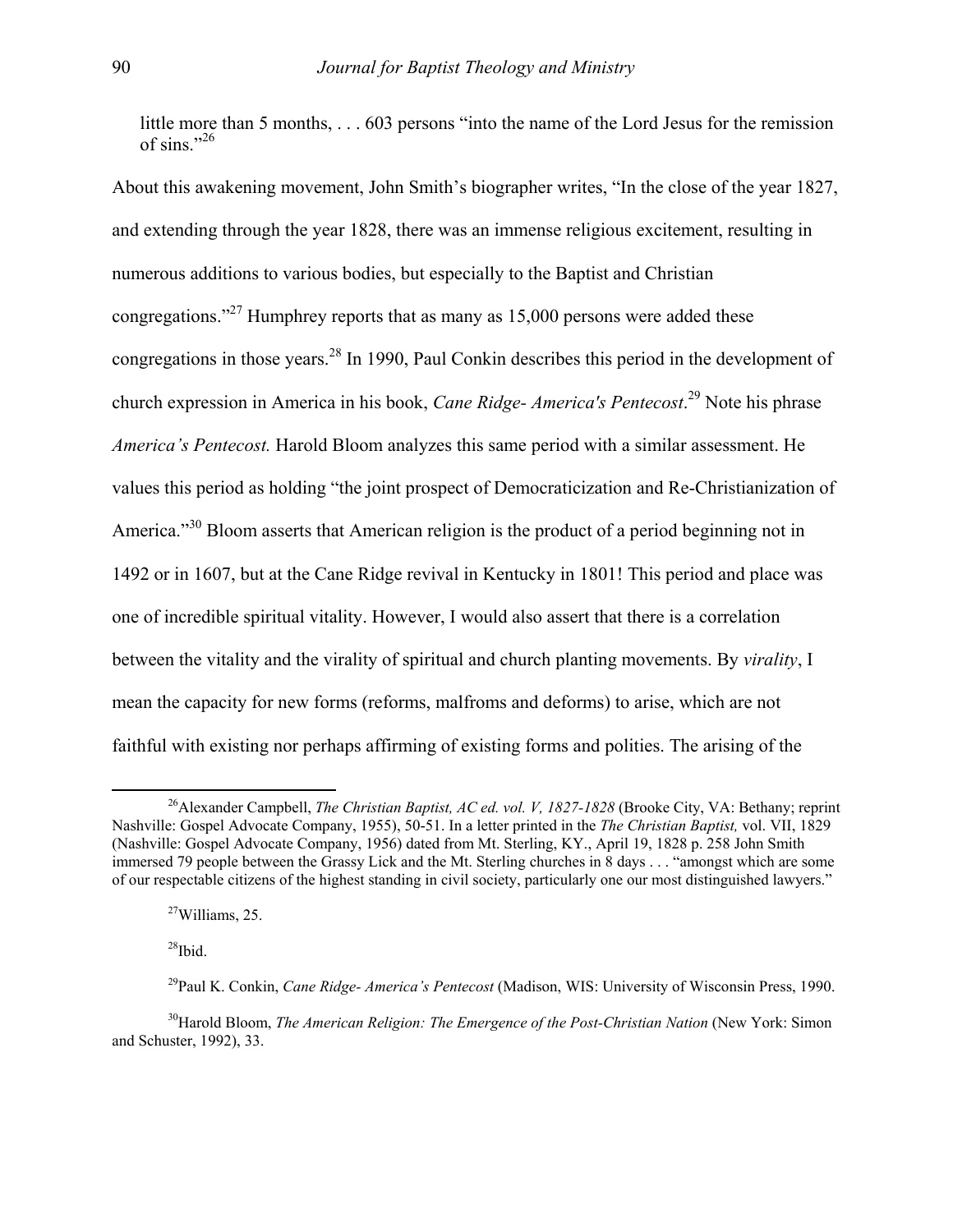Disciples of Christ form was experienced with dis-ease and destruction by the Baptist churches of the Tennessee Valley.

In the context of describing the *vital* results amongst Baptist for additions and new churches, Baptist leaders also began to note a *viral* [from the Baptist perspective] doctrinal schism in their midst. "In the meantime there were parties being formed in the Baptist churchespreachers and people were taking sides, and the war waxed hotter and hotter. . . . Vardeman and Warder and others [Baptist preachers] began to fear Campbell was going too far, and they began to look back to the 'old dispensation.'"[31](#page-10-0) In Frank Masters useful *History of Kentucky Baptists*, he quotes a memorable observation from A. W. Fortune on the Disciples as an emerging entity:

The story of the origin of the Disciples brings before us one of the strange contradictions of religious history. Here was a movement for union, which led to further division. Here was a movement to reform the Baptist Church according to the order of the New Testament, which resulted in making Baptists more loyal to their traditions and in launching a new communion committed to those reforms[.32](#page-10-1) 

This doctrinal schism was a major reason that Baptist gains during this awakening period were not as substantial as that of the Methodists. In a chapter entitled "Upstart Sects Win America, 1776-1850," sociologists Roger Finke and Rodney Stark demonstrate that between 1776 and 1850, amongst total adherents to Christian faith, the Congregationalists declined from 20.4% of total adherents to 4.0%, Episcopalians declined, from 15.7% to 3.5%, while Baptists grew from 16.9% to 20.5%, but Methodists went from 2.5% to 34.2% of the total adherents to Christian expressions.<sup>33</sup> Avoidance of the Campbellite-induced split in Baptist churches between 1826 and 1832 would have increased that percentage of Baptist adherents significantly. For some, the

<span id="page-10-1"></span><span id="page-10-0"></span> $31$ Rogers, 25.

<sup>32</sup> Frank M. Masters, *A History of Baptists in Kentucky* (Louisville: Kentucky Baptist Historical Society, 1953), 222.

<span id="page-10-2"></span><sup>33</sup>Roger Finke and Rodney Stark, *The Churching of America 1776-1990: Winners and Losers in our Religious Economy* (New Brunswick, NJ: Rutgers University Press, 1992), 54-55.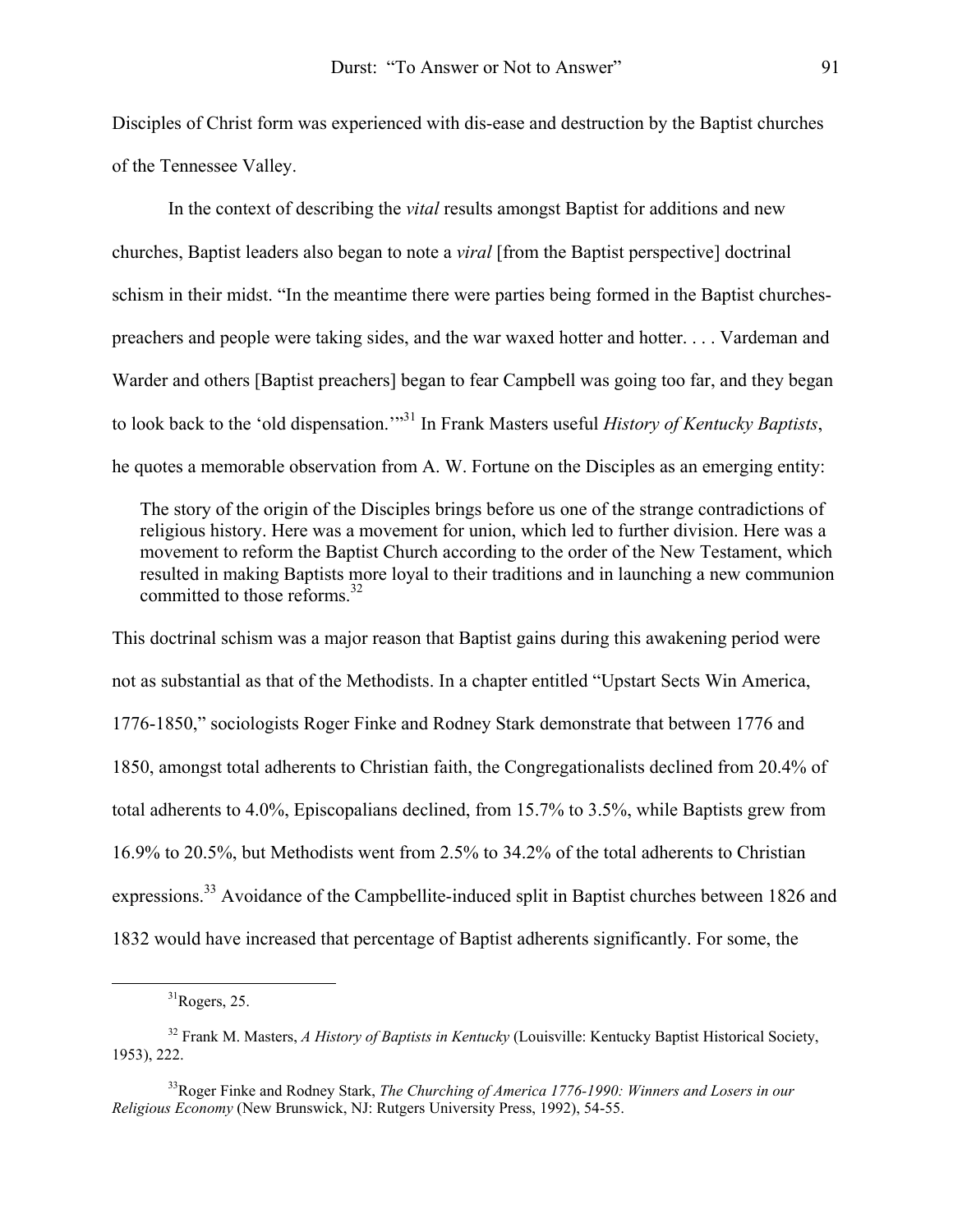Campbellite experience might justify the putting out of all revival or awakening fires as the only sure way to avoid any chance of wildfires. A better solution is to be sought in understanding what made the Baptist churches and polity so susceptible to infection by the Campbellite doctrine.

### **Affirming Scriptural Authority Is a Two-Edged Sword**

Baptist are and have always been a Scripture-shaped and governed expression. Humphrey found that, "Separate Baptist aversion to any creed or confession other than the Bible prevented the union of Separate and Regular Baptists on the ground of the Philadelphia Baptist Confession  $(1742)$ .<sup>34</sup> Humphrey could have also rightly concluded that these Separate Baptists and their associations would have heard the "Bible-only, where Scripture speaks, we speak, where Scripture is silent, we are silent" values of the "reformers" with very friendly ears. The contemporary Baptist historian, John Taylor, in his 1830 *History of the Clear Creek Church; and Campbellism Exposed*, wrote, "The worst heresy is corrupt views of the Scriptures, put into practice; and this was seen in Campbellit[e]s, [more] than any other people with whom we are acquainted. Their endless innovations, stir up endless contentions."[35](#page-11-1) 

What this means is that Scriptural authority informs and encourages Baptist polity and practice when interpreted in accepted ways. However, on the other sharp side of the Scripture sword, Baptist churches can be sharply injured and even divided when Scripture is interpreted in "innovative ways" and used to "reform" or perhaps "malform" Baptists into Christian Baptists. Scripture cuts both ways, so we must be careful in how it is used and we must avoid the

<span id="page-11-1"></span><span id="page-11-0"></span> $34$ Humphrey, 25.

<sup>35</sup>John Taylor, *History of the Clear Creek Church; and Campbellism Exposed* (Frankfurt, KY: A. G. Hodges, 1830), iv. See also his *Baptists on the Frontier: A History of Ten Baptist Churches of Which the Author Has Been Alternately a Member* (Macon, GA: Mercer University Press, 1995), third edition, annotated.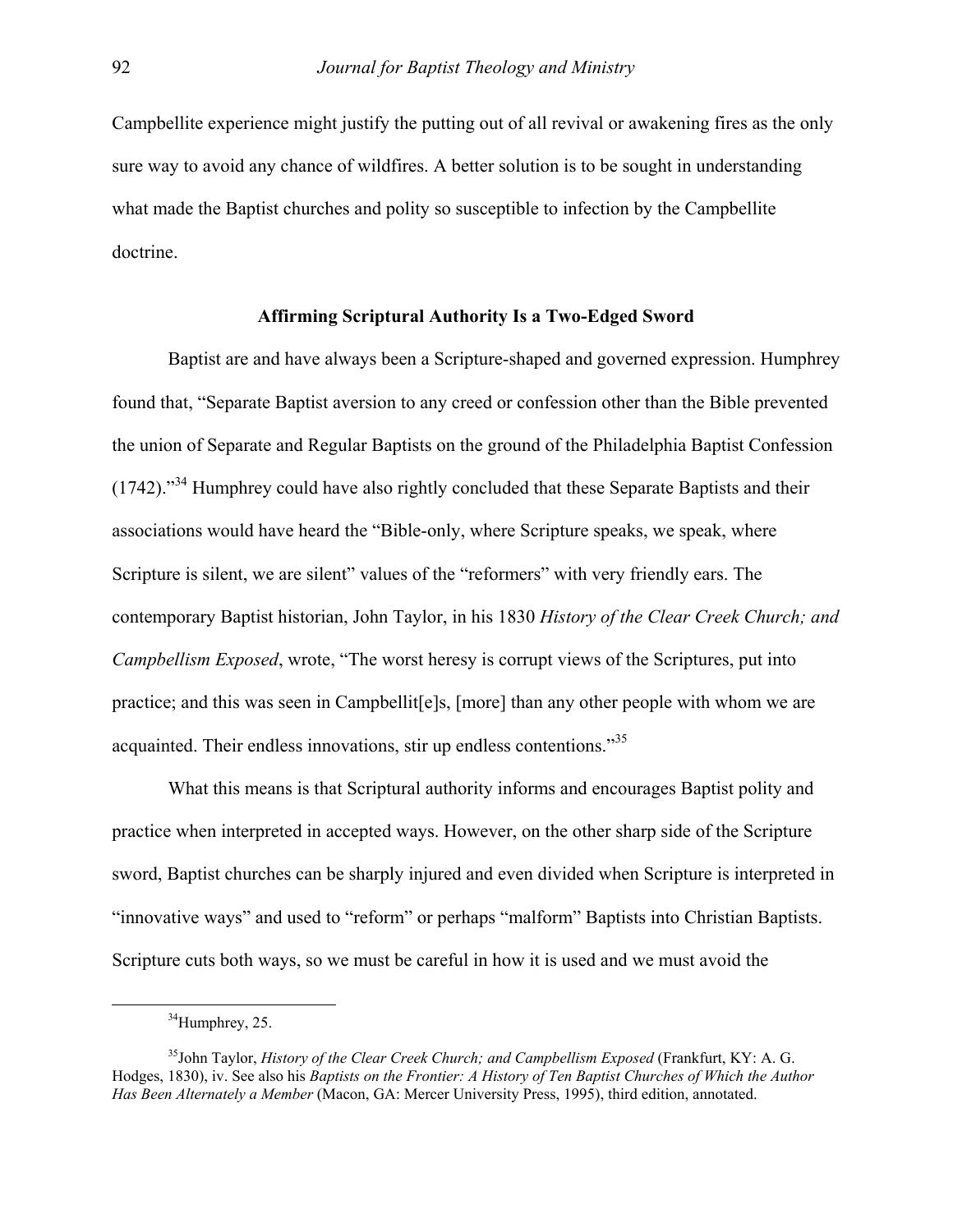sophomoric tendency to believe whatever appears articulate and scripture-based must therefore be true. Campbell himself warned Vardeman and the other Baptists, during the 1823 debate over pedobaptism, that he was not as orthodox as he appeared.

## **Baptist Doctrinal Positions Have Unique Viral Vulnerabilities**

Jeremiah Vardeman was a moderate Calvinist. J. M. Peck stated, "In doctrine he agreed with Andrew Fuller . . . . He was not what is termed a doctrinal preacher, and still less a controversialist."[36 T](#page-12-0)he Calvinism of some of the Baptist churches appeared to be an effective doctrinal prophylactic against the rationalism and humanism inherent in the Campbellite view of salvation. The Calvinistic Lulbegrud church brought charges of doctrinal innovation against John Smith, when he was their pastor. Amongst the "Baptist Preachers Who Early Denounced Campbellism" was the full Calvinist, Isaac Denton. Denton influenced John Smith to Christ and the Baptist way, but later denounced Smith as a heretic. $37$ 

Moderate Calvinists, such as Vardeman, were less resistant to the apparent biblecenteredness of the reformers. However, even Alexander Campbell himself did not see Vardeman as fully convinced as Smith. Following Campbell's second visit to Kentucky in 1824 and his preaching at Vardeman's church, Campbell noted Vardeman's comment; "We have heard strange things today. My [Vardeman's] advice to you is, 'Search the scriptures to see if these things be so."<sup>[38](#page-12-2)</sup>

What is important here is not that full Calvinism is the doctrinal panacea against all doctrinal innovations, after all, Calvinist Baptists have a history of being susceptible to the anti-

<span id="page-12-2"></span><span id="page-12-0"></span> <sup>36</sup> Spencer, working from J. M. Peck's research, 239-240.

<span id="page-12-1"></span> $37$ See Taulman's taxonomy of Baptist preachers in Kentucky during this period, footnote 8 above.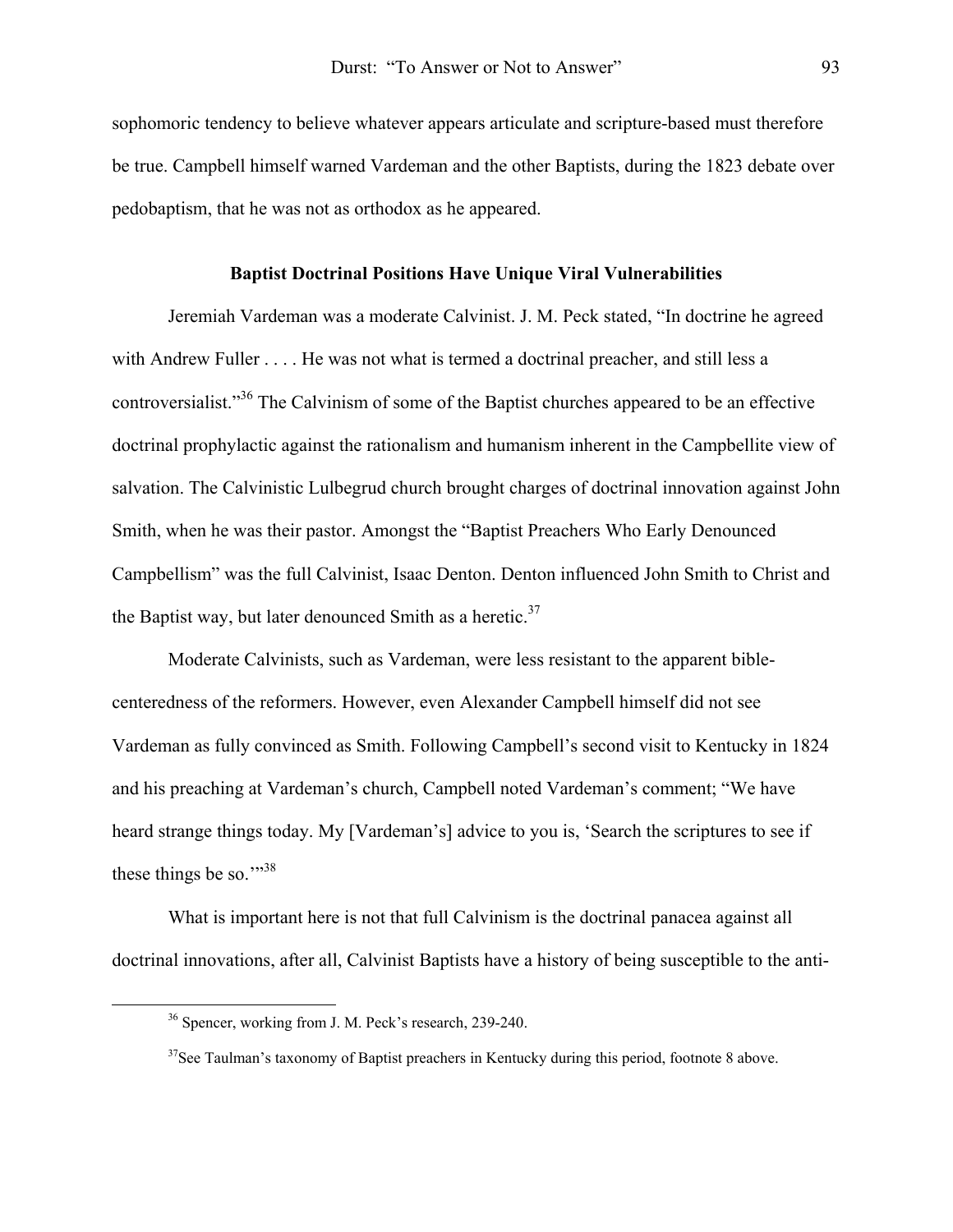missions virus. What is important is to identify the "weaker-side" of a doctrinal position and to anticipate how an infection might become embedded there. Studied awareness of the heretical schisms affecting Baptist churches in the past, can provide truth serums for contemporary identification and cure of doctrinal infections. In the Pauline letters and in Baptist history, pastoral leadership is usually the key to early detection of schismatic infection and to the design of scriptural immunization and cure.

## **Pastoral Leadership Is Historically Critical To Maintenance of Baptist Polity and Practice**

Like Vardeman, William Vaughn had been present to hear Campbell debate McCalla. In fact, the debate was in Vaughn's church house at Washington, Kentucky. It appears that Vaughn may have been swayed toward the "reform" position, as was Vardeman. But also like Vardeman, Vaughn came to realize that position as unacceptably variant from Baptist belief and practice. Apparently, Vaughn either could not tolerate the disarray happening to Baptist churches in Kentucky, or he simply had less aversion to debate than did Vardeman. After having been absent from Bracken Association in another state, Vaughn returned and was elected moderator for the critical September 1830 session. Vaughn led the association to affirm "the Thirty-Nine Articles!! or A new Edition of old errors, extracted from Alexander Campbell's Christian Baptist and Millennial Harbinger," as had the Beaver Association in 1829 and the Franklin Association in a special called meeting in  $1830^{39}$  Masters attributes the "triumphal victory" at the Bracken

 <sup>38</sup>Robert Richardson, ed., *Memoirs of Alexander Campbell,* Vol. II (Philadelphia: J. B. Lippincott and Company, 1868), 119.

<span id="page-13-0"></span><sup>&</sup>lt;sup>39</sup>Frank M. Masters, 220. Franklin Association special called meeting approves an anti-Campellism document containing 39 articles extracted from the *Christian Baptist* and *Millennial Harbinger*. "If you would protect yourselves as churches, make no compromise with error; mark them that cause division; divest yourselves of the last vestige of Campbellism." Ibid., 218 Also see *Minutes of the Franklin Association of Baptists, Convened in Frankfort, Kentucky, on the second Friday and Saturday in July, 1830. Frankfort: A. G. Hodges, Printer, 1830. "A new edition of old errors, extracted from Alexander Campbell's Christian Baptist and Millennial Harbinger."* 7-15.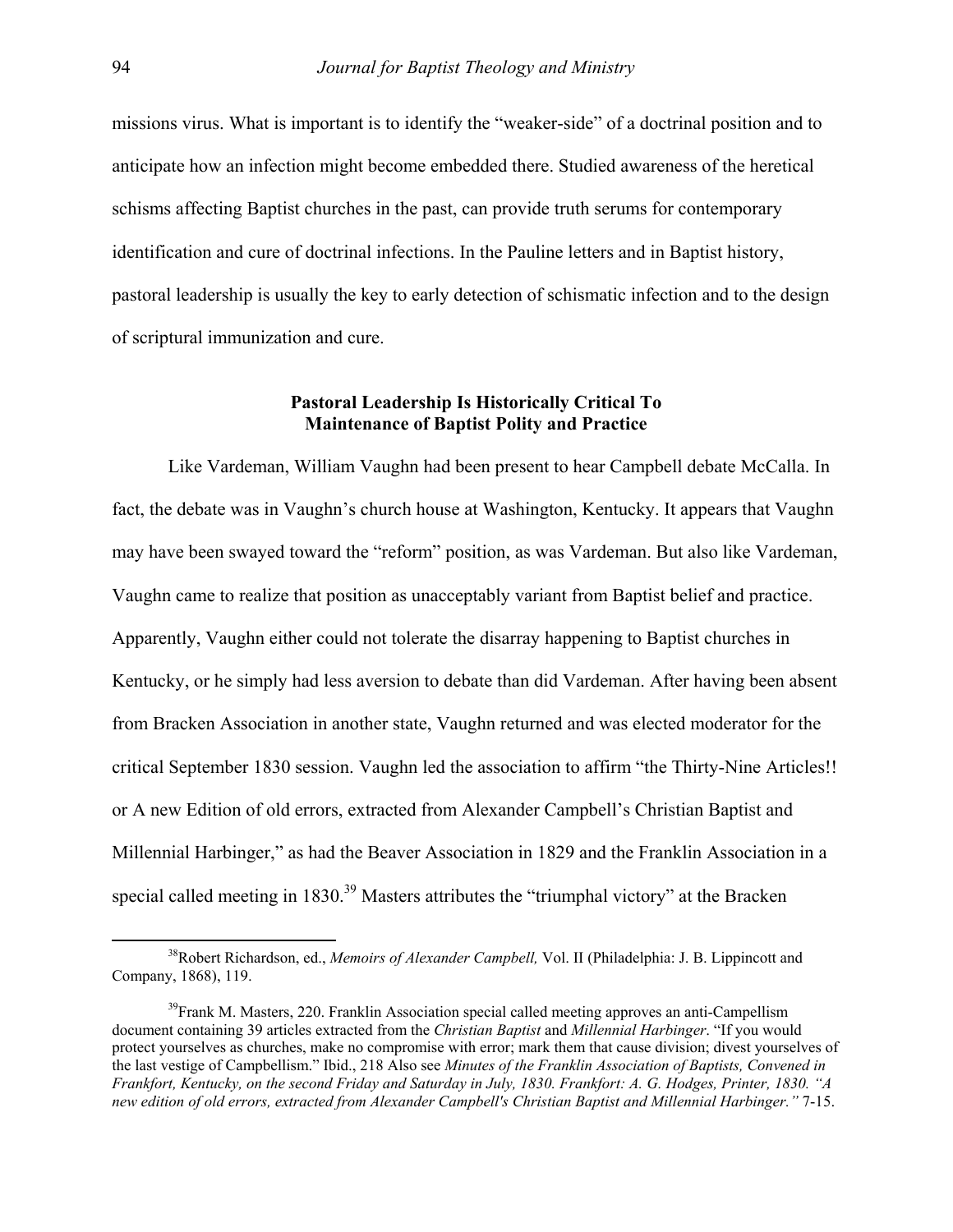meeting to Vaughn. Spencer's history is equally affirming of the leadership role played by Vaughn, "Mr. Vaughn now in his forty-fifth year and, though not so learned as Mr. Campbell, was his superior in acuteness and discrimination and logic. He dissected Mr. Campbell's system with a masterly hand and drew the line between it and the doctrine of Baptists."<sup>40</sup> Vaughn was not the sole hero for Baptist polity and practice during this crisis and schismatic season, but he was and is a good example of the value of pastoral leadership toward maintenance and affirmation of the Baptist way.

## **Epilogue: Vardeman and Smith**

Pastor Vardeman chose to dismiss his congregation that day without answering the probing questions of his pastoral friend, Rev. John Smith. Within months, Vardeman would also resign the David's Fork church to relocate his large household to the more promising farmland along the Salt River of Missouri. There he continued to preach and gather believers into new churches. In August of 1834, Vardeman presided at a convention to organize a system of domestic missions in that state, which later became the general association of Baptists in Missouri. He continued to serve as a pastor and as a touring preacher until his death at age 67 on May 28, 1842.

By 1832, John Smith also resigned pastoral leadership of the group he led out of the Grassy Lick Baptist church. He then commenced an itinerant evangelistic ministry on behalf of the Stone-Campbell reform movement. It was John Smith who represented Alexander Campbell

<span id="page-14-0"></span> <sup>40</sup> Spencer, 226.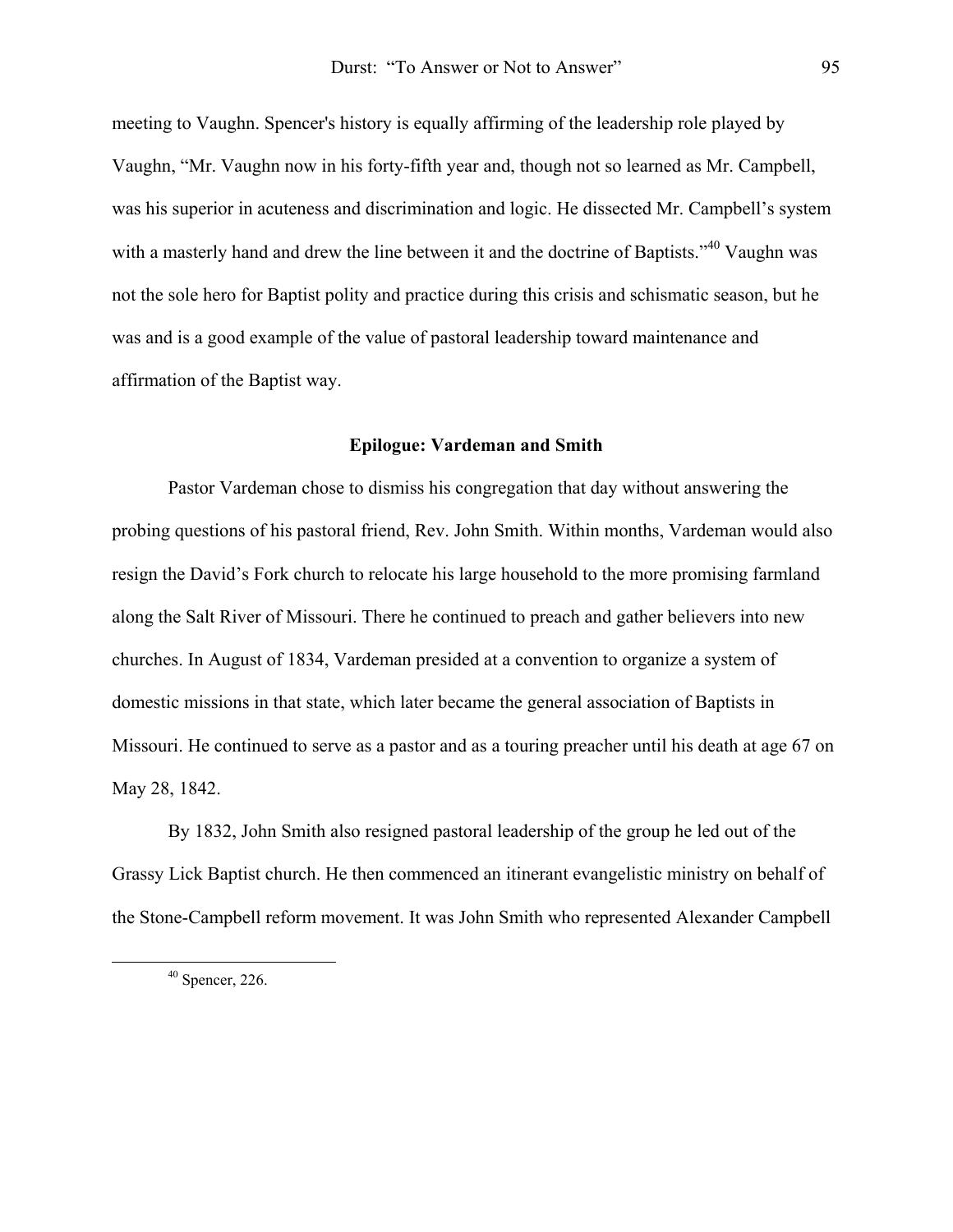at the 1832 union between Campbellite Disciples of Christ and Barton W. Stone's Christian

Church. Rev. John "Raccoon" Smith died at Mexico, Missouri, on February 28, 1868.

| Jeremiah Vardeman                                                                                                                                                                          | <b>John Smith</b>                                                                                                                                                                                                                                                                                                                                                                                                                                                                                                                                                                       |
|--------------------------------------------------------------------------------------------------------------------------------------------------------------------------------------------|-----------------------------------------------------------------------------------------------------------------------------------------------------------------------------------------------------------------------------------------------------------------------------------------------------------------------------------------------------------------------------------------------------------------------------------------------------------------------------------------------------------------------------------------------------------------------------------------|
| 1775, July 8 born Wythe County, VA<br>1802 pastors four churches in Lincoln County, KY<br>1804 purchases small farm near Stanford, also<br>makes a preaching tour to Lexington, Maysville, | 1784, Oct. 15 born in Sullivan County, East TN,<br>$9th$ child of 13<br>1792 four months schooling learns to read<br>1799 meets itinerant Baptist preacher Isaac Denton<br>and comes to Christ                                                                                                                                                                                                                                                                                                                                                                                          |
| and several other towns<br>1810 David's Fork Church, Fayette County and<br>later two other churches<br>Lulbegrud and Grassy Lick                                                           | 1810 S attends the Cumberland River and meets<br>Vardeman                                                                                                                                                                                                                                                                                                                                                                                                                                                                                                                               |
| 1811 accepts Bryan's station                                                                                                                                                               | 1815 Jan 7 fire on the farm in Arkansas oldest<br>children killed. In March his wife, Anna dies. He<br>goes north to Wayne County, where letter from<br>Vardeman. V. urges S. to attend the Tate's Creek<br>Association mtg. at Crab Orchard.<br>1816 letter from V. invites S. to preach for the four<br>churches, Lulbegrud, Grassy Lick, Bethel and<br>Spencer in North District association<br>1817 moves north<br>1818 Lulbegrud suspicious of his doctrine when he<br>admits he has doubts about Calvinism<br>1822 breaks with Calvinism while preaching at the<br>Spencer church |
| 1823 AC debates William McCalla (1788-1859) at<br>Mason City, KY. Christian Baptist distributed.<br>Travels with AC to Lexington and V's church.                                           | 1823 reads first Christian Baptist and leaves the L.<br>church and begins preaching at the Mt. Sterling<br>1824 A.C. second trip to KY. Speaks at Frankfort<br>to the legislature. Meets A.C. and spends three<br>days with him. His mind now "set free." He is a<br>Campbellite.                                                                                                                                                                                                                                                                                                       |
| 1827 begins to think S. is too liberal                                                                                                                                                     | 1827 L. church brings charges against S. at the<br>North District Association                                                                                                                                                                                                                                                                                                                                                                                                                                                                                                           |
| 1829 denounces S. Son Ambrose dies. Goes to<br>Cincinnati (252-265)<br>1830 resigns church, takes a farewell ride through<br>KY and TN and arrives to farm in Missouri by                  | 1828-29 preaches the reformation doctrine far and<br>wide                                                                                                                                                                                                                                                                                                                                                                                                                                                                                                                               |
| October 1830.<br>1834, August, presides at a convention to organize<br>a system of domestic missions in the state which                                                                    | 1832 S. represents A.C. at the union between<br>Campbellites and B.W. Stone's Christian Church.<br>S. begins itinerant evangelism ministry                                                                                                                                                                                                                                                                                                                                                                                                                                              |

 **Comparative chronology for John Smith and Jeremiah Vardeman**